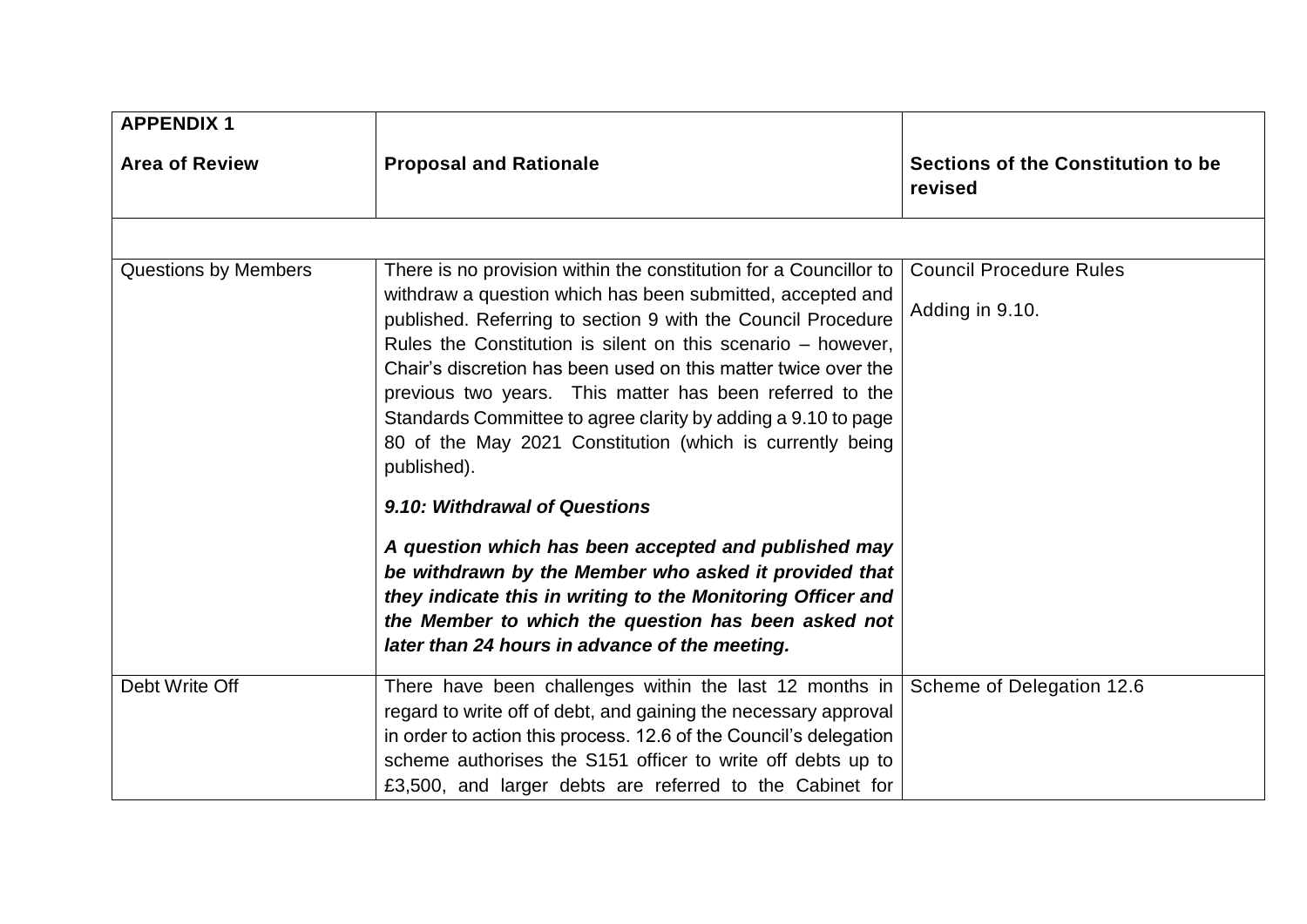|                                               | approval. It is suggested that this limit is increased, with a<br>caveat that all debt sign off is undertaken in consultation with<br>the Portfolio Holder for Finance. This would amend 12.6 as<br>follows:<br>After consultation with the relevant Portfolio Holder to<br>authorise the write-off of bad debts up to an approval limit of<br>£7,500. Larger debts will be included in a report for information<br>to the Executive/Cabinet. |                                  |
|-----------------------------------------------|-----------------------------------------------------------------------------------------------------------------------------------------------------------------------------------------------------------------------------------------------------------------------------------------------------------------------------------------------------------------------------------------------------------------------------------------------|----------------------------------|
| <b>Delegation Scheme</b><br><b>Amendments</b> | There are some statutory matters which are missing from the<br>Proper Officer provisions within the Scheme of Delegation.<br>Provisions required for the notification and control powers<br>from transmissible diseases which are given to Proper<br>officers within:                                                                                                                                                                         | <b>Proper Officer Provisions</b> |
|                                               | <b>Public Health (Control of Disease) Act 1984</b>                                                                                                                                                                                                                                                                                                                                                                                            |                                  |
|                                               | S11, 18, 20, 21, 22, 24, 29, 31, 36, 40, 42, 43 and 48                                                                                                                                                                                                                                                                                                                                                                                        |                                  |
|                                               | <b>Public Health (Infectious Diseases) Regulations 1988</b>                                                                                                                                                                                                                                                                                                                                                                                   |                                  |
|                                               | Regulations 6,8,9,10                                                                                                                                                                                                                                                                                                                                                                                                                          |                                  |
|                                               | Sch 3 and 4                                                                                                                                                                                                                                                                                                                                                                                                                                   |                                  |
|                                               | As these are in statute, it is just a matter of governance to<br>ensure that they are documented within the Constitution. With<br>Standards Committee approval, these will be added under<br>The Monitoring Officer's delegation                                                                                                                                                                                                              |                                  |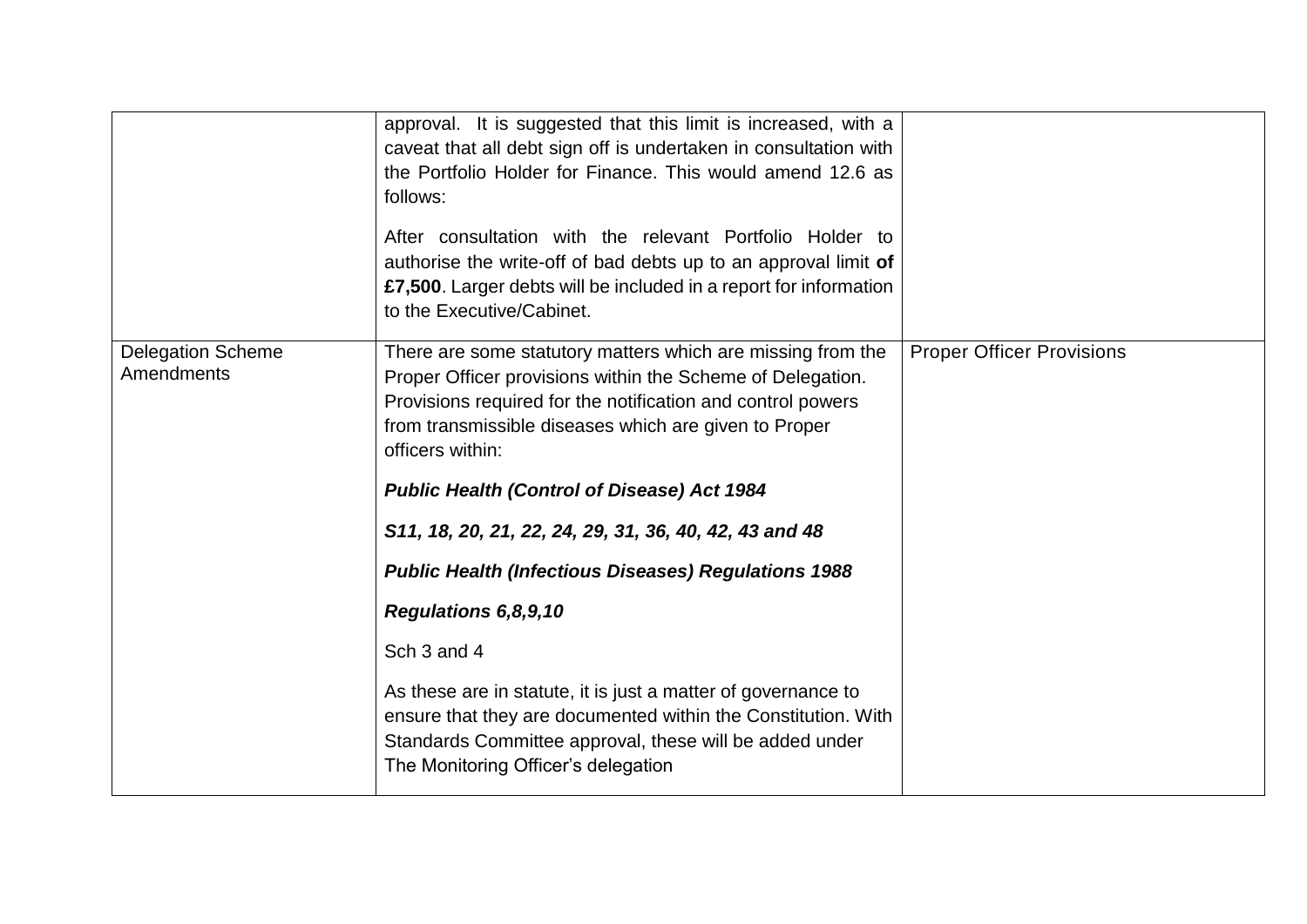|                      | To make appropriate changes to the Constitution<br>13.20<br>arising from any new legislation, administrative errors<br>or conflicts in interpretation.                                                                                                                                                                                                                                                           |                                     |
|----------------------|------------------------------------------------------------------------------------------------------------------------------------------------------------------------------------------------------------------------------------------------------------------------------------------------------------------------------------------------------------------------------------------------------------------|-------------------------------------|
| <b>New JSCC TORs</b> | It is commonplace for Local Authorities to have a formally<br>established consultation committee involving unions, staff<br>representatives, elected members and senior management to<br>consider working arrangements, service provisions and<br>operational and policy matters. The authority currently operate<br>a working group to give consideration to these matters $-$ the<br>Joint Consultative Group. | <b>Committee Structures and TOR</b> |
|                      | There are a number of informal meetings that are designed to<br>troubleshoot specific service matters, and by formalising the<br>JCG to a Committee, there is a structure for escalation and<br>decision making. The informality of the JCG leads to some<br>challenges, which can be resolved through better governance<br>arrangements providing support to both the staff and<br>management sides.            |                                     |
|                      | It is proposed that the JCG be disestablished and replaced by<br>a formal JSCC which will comprise of a slightly altered<br>Membership. However the changes to Membership are not the<br>reasons for change. 'Sides' are no longer mentioned in order<br>to create a committee of persons working together to decide<br>on and resolve issues.                                                                   |                                     |
|                      | By formalising this meeting, the discussions that take place<br>within will also become more formal. With many other options<br>for informal discussions, it is felt that a structured public<br>meeting would give create a more strategic environment from<br>which to address concerns.                                                                                                                       |                                     |